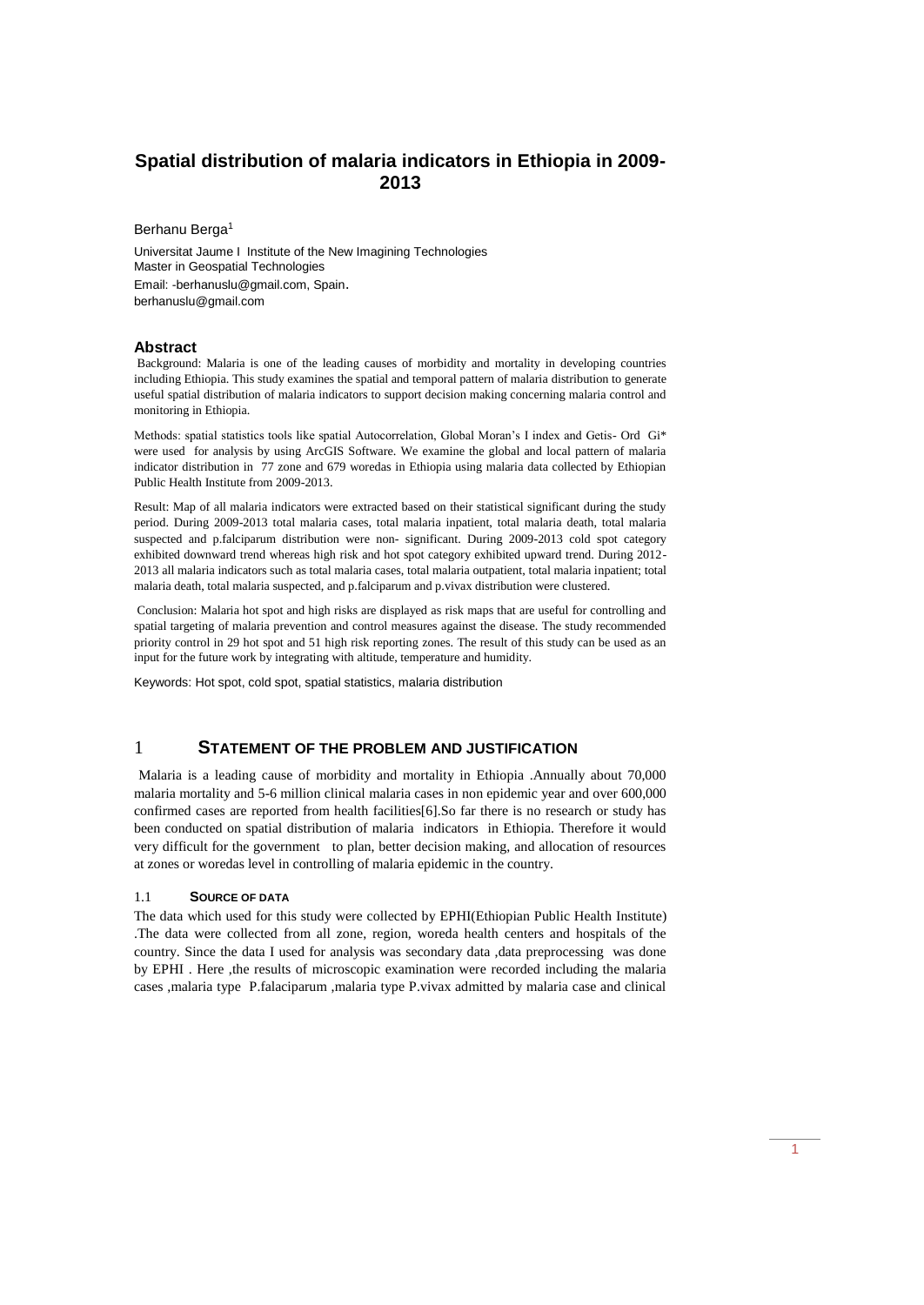cases are treated as malaria .population size for each woredas ,zone and region where obtained from Central Statistical Agency (CSA,2007 and CSA ,2009 ).This study focuses on malaria indicators variables that are relevant to malaria distribution .

#### 1.2 **GIS AND SPATIAL ANALYSIS**

First , we used local Moran's I test statistics[22] to examine the presence or absence of local spatial autocorrelation using the number of malaria cases between pairs of zone and woredas at varying distance lags for each of the five specific time periods, 2008/9–2013/14 (September-August). In this context, Local Moran's I statistics is defined as follows:

$$
I_i(d) = (x_i - \overline{\chi}) \sum_{wij}^n wij(d)(xj - \overline{x}), j \neq i)
$$

Where the mean is the average number of malaria cases in zone, x*i* and x*j* are the number of malaria cases at zone *I* and *j*, respectively, and wij is the spatial weight matrix based on the defined distance lags (in km) between zone *i* and zone *j* (where  $Wij(d) = 1$  if the distance between zone *i* and *j* is within *d*; otherwise  $Wij(d) = 0$ . The mean local Moran's I values were plotted as a function of distance lags (km) for each specific time period. In this case, large and positive mean Moran's I values (higher than zero), indicate presence of significant clustering while negative values (less than zero) indicate dissimilar or variable patterns, and values equal to zero indicate presence of a random pattern.

Second, local Gi\* statistics[23].were calculated for each zone and woreda based on the spatial weights using different threshold distances (d) as described above.

$$
Gi^*(d) = W_{ij}(d) x_j / \sum_i x_j
$$

Where, w*ij* is a spatial weight matrix at a given distance lag in kilometers (d) (w*ij*(d)) is 1 when the distance from zone *j* to i is within *d*, otherwise  $w_{ij}(d)$  is 0). The presence of local clustering of malaria cases in the study zone (hotspot areas) were determined using Z-score values. A high and positive Z score value,  $>1.96$ , indicate that the zone *i* is surrounded by relatively high malaria incidence zone , whereas a high but negative Z-score value indicates that the Zone *i* is surrounded by relatively low (cold spot) malaria incidence villages. Z-score values ≥-1.96 and ≤1.96 indicates presence of a variable or random distribution.

## 2 **RESULT AND DISCUSSION**

The temporal variation in malaria distribution over five year study period (2009-2013) was noted by malaria indicator and year.

Fig.2 presents the temporal variation in the yearly number and relative proportion of malaria indicators over a period of five contiguous years (2009 to 2013). The average (standard deviation) number of total malaria clinical and confirmed cases per year was about 126.24 standard deviation .Higher malaria indicator incidence above normal, is observed from 2009- 2013, with a peak during the year 2012. As it is observed from the graph that in 2011 very high malaria inpatient were recorded and the same year the death rate due to malaria was relatively very high.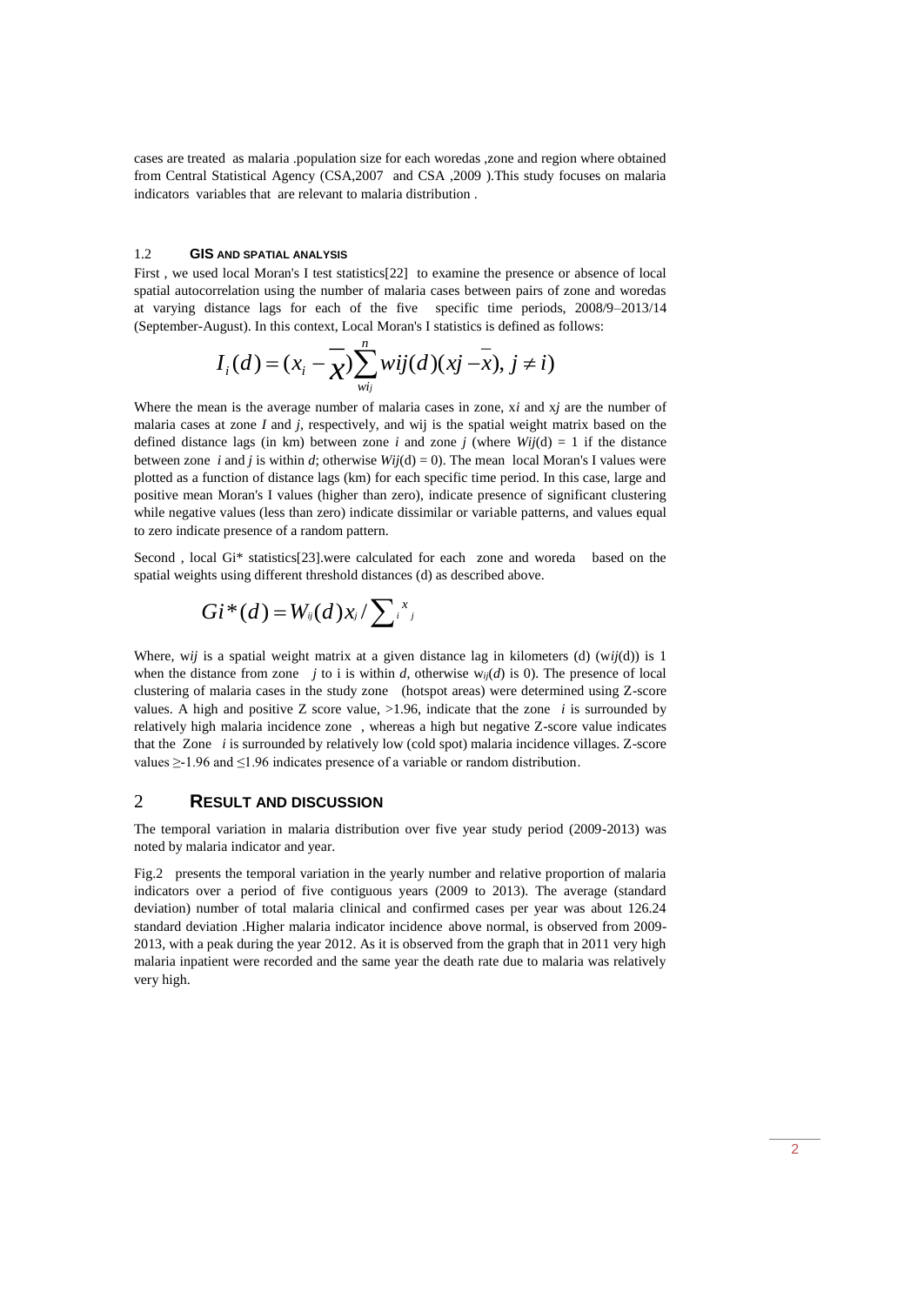

*Figure 1.* Yearly distribution of malaria indicator incidence from 2009 to 2013 in Ethiopian zone, Ethiopia.

Source: own statistical computation



Source: own spatial statistical computation

*Figure 2.* depicts Morans I Index and Z-score indicating pattern of malaria indicators as shown in figure for total malaria cases was found to be 0.03 with z-score being 0.70 which is non significant indicating random pattern of malaria distribution

# 3 **LOCAL MORAN'S I AND HOTSPOT TEST FOR MALARIA INDICATORS INCIDENCE AT WEREDA LEVEL**

Wereda level analysis was done only for year 2013 malaria indicators due to data unavailable at wereda level from2009-2012. Wereda level analysis allows us to do hot spot and moran's I analysis for oromiya ,Tigray and Amhara region. According to the result the distribution of plasmodium vivax in Ethiopia in 2013 was towards the rift valley since there are a lot of lakes in the rift valley the occurrence of malaria are also very high.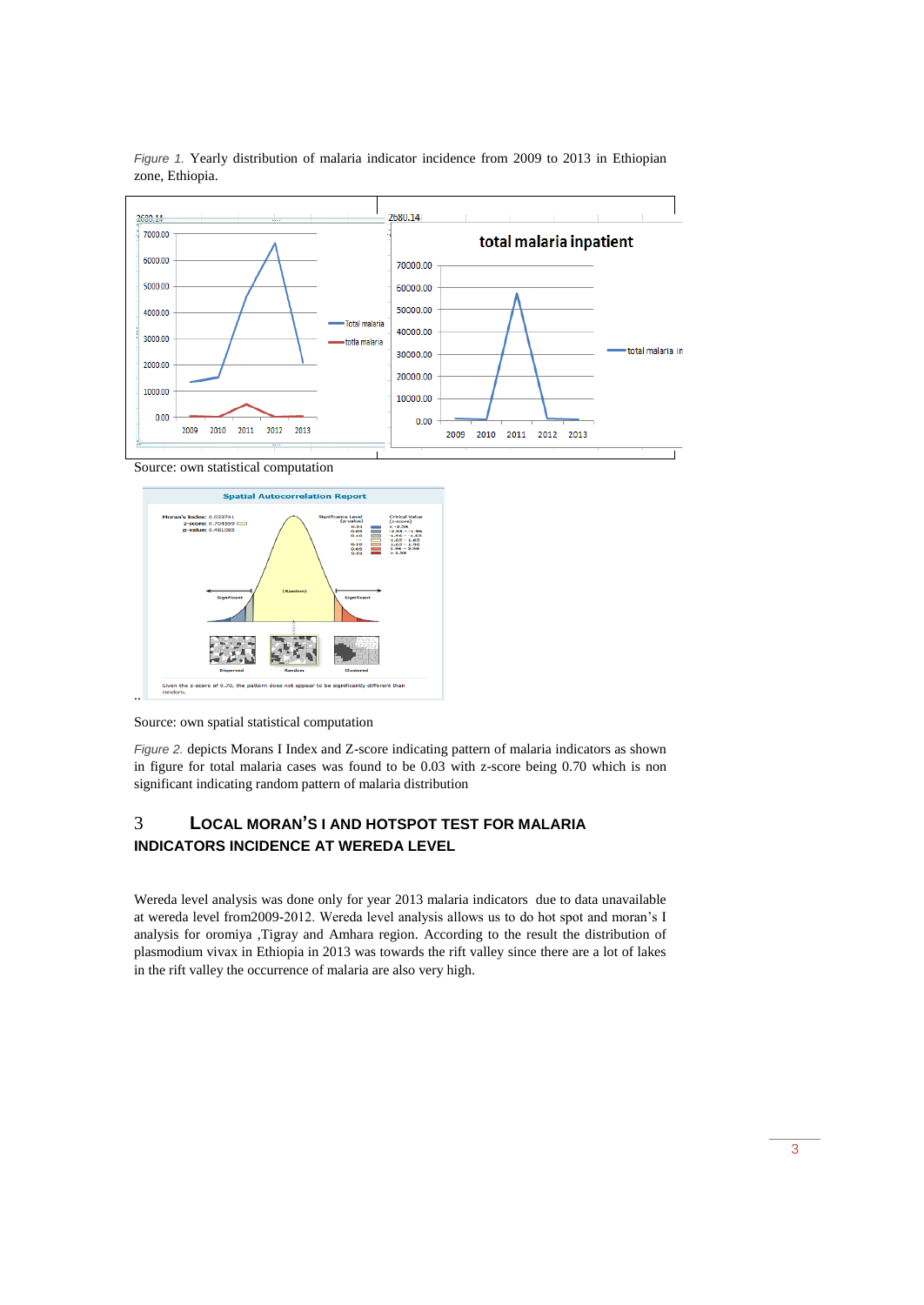Figure.3 depicts the distribution of plasmodium vivax malaria type distribution in 2013 at wereda level in the country .Accordingly to the result the plasmodium vivax distribution was towards the rift valley since there are a lot of lakes in the rift valley the incidence of the malaria disease is very high.Knowing the incidence of the p.vivax distribution allows the policy makers or government to allocate medicine, prevent and control the disease from the rift valley. Fig.3 (a) depicts the result of hot spot analysis and Fig.7 (b) depicts the result of Moran's I test. Both results show the same distribution of p.vivax distribution in Ethiopia around the rift valley.



Source: own spatial statistics computation

*Figure 3. (b)* Is standardized local Moran's I and hot spot (Fig.3(a) depicts values showing clustering of p.vivax incidence in 679 weredas in Ethiopia .

# 4 **CONCLUSION**

 This study was aimed at producing malaria risk maps of Ethiopian at weredas level so that it can help to improve the management and control of malaria disease .The malaria risk map was produced depending up on spatial statistics results such as hot spot, high risk and cold spot .

During 2009-2013 cold spot category exhibited downward trend whereas high risk and hot spot category exhibited upward trend .

In this study the hot spot and high risk zone and woredas were identified during the study period. Due to short period of time I didn't incorporate different variables like temperature, altitudes and humidity with hotspot and high risk categories for further analysis.

### **Acknowledgements**

Before and above anything I would like to thank our living GOD for helping all of us to live. Grateful acknowledgment is also expressed to Mr. Asnakaw Yeshiwondim and Henock Mulugeta (PhD) for their kind advice and help.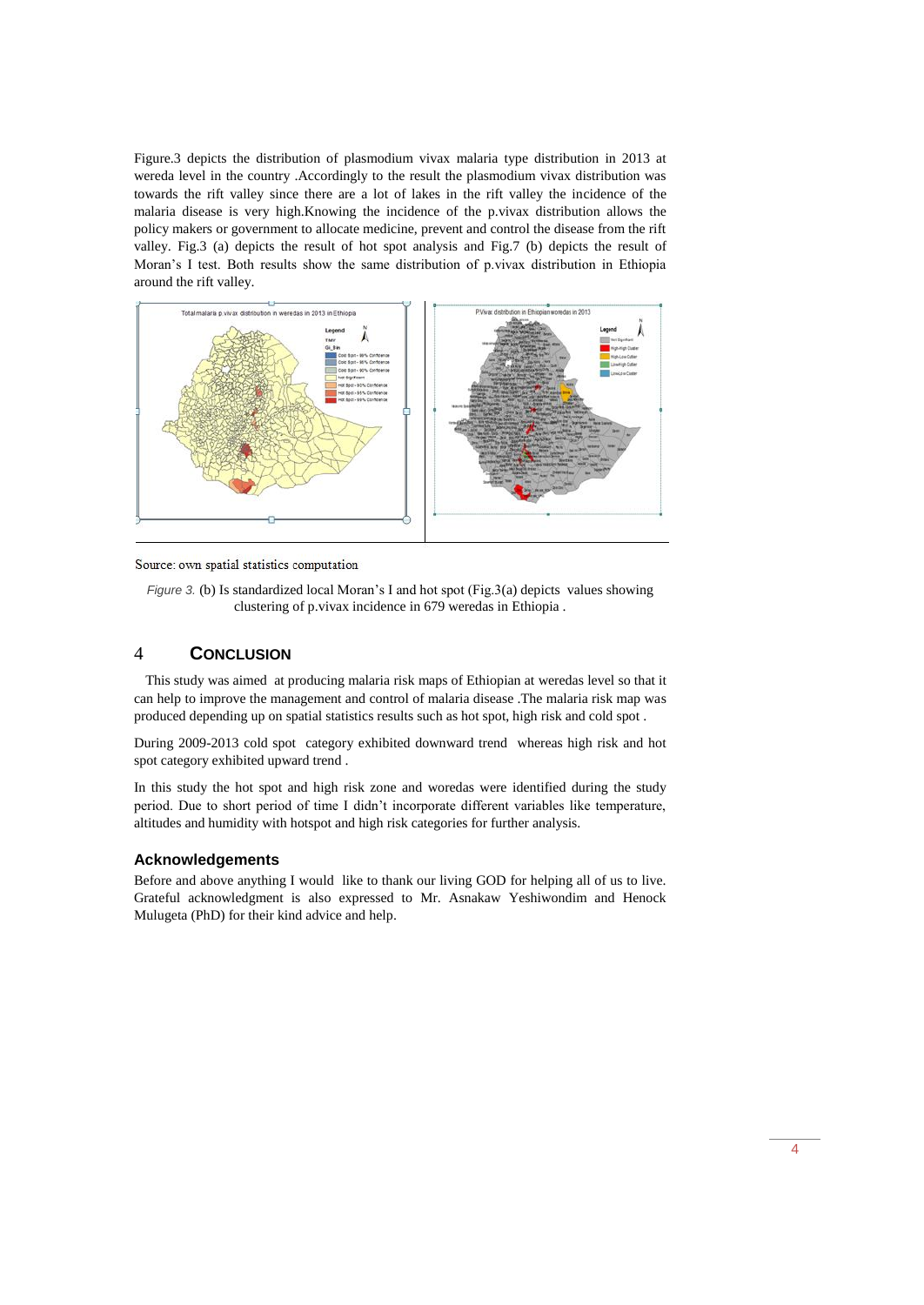### **References**

H.Craig, M. (2009)," The Temporal and Spatial Distribution of Malaria in Africa with emphasis on Southern Africa",South Africa .

C.Mugambi, B. (2010)," Spatial Distribution of Malaria Indicators in Tanzania",(Master thesis ),Geospatial Technologies ,Spain.

FDRE-MoH. (2003),"Malaria Prevention and Conrol Extension Package,"Addis Ababa.

Ethiopia National Malaria Indicator Survey 2011 report,available at :

[https://www.google.com.et/?gws\\_rd=cr,ssl&ei=sCtwVJP1McHsaJe3gfAG#q=Ethiopia+Nation](https://www.google.com.et/?gws_rd=cr,ssl&ei=sCtwVJP1McHsaJe3gfAG#q=Ethiopia+National+Malaria+Indicator+Survey+2011) [al+Malaria+Indicator+Survey+2011+](https://www.google.com.et/?gws_rd=cr,ssl&ei=sCtwVJP1McHsaJe3gfAG#q=Ethiopia+National+Malaria+Indicator+Survey+2011), accessed on 9/22/2014.

Mabratu, M. (2010, june ),"Web GIS in Decision support to control Malaria Case Study in Tiro Afeta Woreda ,Oromiya region ,Ethiopia",(Master theis ),Addis Ababa Univeistiy ,Department of Earth Science ,Ethiopia .

Tuiruneh, A. (2010, june )" GIS and Remote Sensing Based assessement Malaria Risk Mapping for Boricha Woreda Ethiopia",(Master thesis ),Addis Ababa Univeisty ,departement of Earth Science ,Ethiopia .

Gurmu, A. D. (2009). vulnerability ,"Analysis and Malaria risk Mapping in Awasa and wondogenet woredas ",(Master Theis ),Addis Ababa University department of Statistics ,Ethiopia .

Minstry of Health (2009) ,Malaria report ,available at :

[http://books.google.com.et/books?id=PcPBBDA\\_OgcC&pg=PR6&lpg=PR6&dq=Ministry+of](http://books.google.com.et/books?id=PcPBBDA_OgcC&pg=PR6&lpg=PR6&dq=Ministry+of+Health+%282009%29.+malaria+report+.&source=bl&ots=nGHJevHdri&sig=b-6b2e3iemRCs_XvNL8cakqfieU&hl=en&sa=X&ei=BzBwVLD3Hof8ygOPtoC4DA&ved=0CD8Q6AEwBQ#v=onepage&q=Ministry%20of%20Health%20%282009%29.%20malaria%20report%20.&f=false) [+Health+%282009%29.+malaria+report+.&source=bl&ots=nGHJevHdri&sig=b-](http://books.google.com.et/books?id=PcPBBDA_OgcC&pg=PR6&lpg=PR6&dq=Ministry+of+Health+%282009%29.+malaria+report+.&source=bl&ots=nGHJevHdri&sig=b-6b2e3iemRCs_XvNL8cakqfieU&hl=en&sa=X&ei=BzBwVLD3Hof8ygOPtoC4DA&ved=0CD8Q6AEwBQ#v=onepage&q=Ministry%20of%20Health%20%282009%29.%20malaria%20report%20.&f=false)[6b2e3iemRCs\\_XvNL8cakqfieU&hl=en&sa=X&ei=BzBwVLD3Hof8ygOPtoC4DA&ved=0CD](http://books.google.com.et/books?id=PcPBBDA_OgcC&pg=PR6&lpg=PR6&dq=Ministry+of+Health+%282009%29.+malaria+report+.&source=bl&ots=nGHJevHdri&sig=b-6b2e3iemRCs_XvNL8cakqfieU&hl=en&sa=X&ei=BzBwVLD3Hof8ygOPtoC4DA&ved=0CD8Q6AEwBQ#v=onepage&q=Ministry%20of%20Health%20%282009%29.%20malaria%20report%20.&f=false) [8Q6AEwBQ#v=onepage&q=Ministry%20of%20Health%20%282009%29.%20malaria%20rep](http://books.google.com.et/books?id=PcPBBDA_OgcC&pg=PR6&lpg=PR6&dq=Ministry+of+Health+%282009%29.+malaria+report+.&source=bl&ots=nGHJevHdri&sig=b-6b2e3iemRCs_XvNL8cakqfieU&hl=en&sa=X&ei=BzBwVLD3Hof8ygOPtoC4DA&ved=0CD8Q6AEwBQ#v=onepage&q=Ministry%20of%20Health%20%282009%29.%20malaria%20report%20.&f=false) [ort%20.&f=false](http://books.google.com.et/books?id=PcPBBDA_OgcC&pg=PR6&lpg=PR6&dq=Ministry+of+Health+%282009%29.+malaria+report+.&source=bl&ots=nGHJevHdri&sig=b-6b2e3iemRCs_XvNL8cakqfieU&hl=en&sa=X&ei=BzBwVLD3Hof8ygOPtoC4DA&ved=0CD8Q6AEwBQ#v=onepage&q=Ministry%20of%20Health%20%282009%29.%20malaria%20report%20.&f=false) ,accessed on 7 /22/2014.

*Global Health policy ,USA,Report,*avaliable at:

[https://www.google.com.et/?gws\\_rd=cr,ssl&ei=PjFwVO6uG87casnogKAI#q=Policy%2C+U.+](https://www.google.com.et/?gws_rd=cr,ssl&ei=PjFwVO6uG87casnogKAI#q=Policy%2C+U.+G.+%282013%29.+Global+Health+policy) [G.+%282013%29.+Global+Health+policy+](https://www.google.com.et/?gws_rd=cr,ssl&ei=PjFwVO6uG87casnogKAI#q=Policy%2C+U.+G.+%282013%29.+Global+Health+policy), accessed on 7/21/2014

FMOH, (2011)," source malaria programme performance review",report, Ethipia,avaliable: [:http://www.google.com.et/url?sa=t&rct=j&q=&esrc=s&source=web&cd=1&ved=0CBwQFjAA&ur](http://www.google.com.et/url?sa=t&rct=j&q=&esrc=s&source=web&cd=1&ved=0CBwQFjAA&url=http%3A%2F%2Fwww.rbm.who.int%2Fcountryaction%2FaideMemoire%2FEthiopia-The-malaria-program-performance-review-2011.pdf&ei=dD1wVLXKJMnpaM2OgfgL&usg=AFQjCNGEOi2tYzuRnvHZgqe-Z4LYhIUuKQ&bvm=bv.80185997,d.d2s) [l=http%3A%2F%2Fwww.rbm.who.int%2Fcountryaction%2FaideMemoire%2FEthiopia-The](http://www.google.com.et/url?sa=t&rct=j&q=&esrc=s&source=web&cd=1&ved=0CBwQFjAA&url=http%3A%2F%2Fwww.rbm.who.int%2Fcountryaction%2FaideMemoire%2FEthiopia-The-malaria-program-performance-review-2011.pdf&ei=dD1wVLXKJMnpaM2OgfgL&usg=AFQjCNGEOi2tYzuRnvHZgqe-Z4LYhIUuKQ&bvm=bv.80185997,d.d2s)[malaria-program-performance-review-](http://www.google.com.et/url?sa=t&rct=j&q=&esrc=s&source=web&cd=1&ved=0CBwQFjAA&url=http%3A%2F%2Fwww.rbm.who.int%2Fcountryaction%2FaideMemoire%2FEthiopia-The-malaria-program-performance-review-2011.pdf&ei=dD1wVLXKJMnpaM2OgfgL&usg=AFQjCNGEOi2tYzuRnvHZgqe-Z4LYhIUuKQ&bvm=bv.80185997,d.d2s)[2011.pdf&ei=dD1wVLXKJMnpaM2OgfgL&usg=AFQjCNGEOi2tYzuRnvHZgqe-](http://www.google.com.et/url?sa=t&rct=j&q=&esrc=s&source=web&cd=1&ved=0CBwQFjAA&url=http%3A%2F%2Fwww.rbm.who.int%2Fcountryaction%2FaideMemoire%2FEthiopia-The-malaria-program-performance-review-2011.pdf&ei=dD1wVLXKJMnpaM2OgfgL&usg=AFQjCNGEOi2tYzuRnvHZgqe-Z4LYhIUuKQ&bvm=bv.80185997,d.d2s)

[Z4LYhIUuKQ&bvm=bv.80185997,d.d2s](http://www.google.com.et/url?sa=t&rct=j&q=&esrc=s&source=web&cd=1&ved=0CBwQFjAA&url=http%3A%2F%2Fwww.rbm.who.int%2Fcountryaction%2FaideMemoire%2FEthiopia-The-malaria-program-performance-review-2011.pdf&ei=dD1wVLXKJMnpaM2OgfgL&usg=AFQjCNGEOi2tYzuRnvHZgqe-Z4LYhIUuKQ&bvm=bv.80185997,d.d2s) , accessed on 7/8/2014..

MOFH. (November 2013)," National strategic plan for malaria prevention ,control and elimination in Ethiopia" report avaliable at :

[http://www.google.com.et/url?sa=t&rct=j&q=&esrc=s&source=web&cd=3&ved=0CCgQFjAC](http://www.google.com.et/url?sa=t&rct=j&q=&esrc=s&source=web&cd=3&ved=0CCgQFjAC&url=http%3A%2F%2Fwww.nationalplanningcycles.org%2Fsites%2Fdefault%2Ffiles%2Fcountry_docs%2FEthiopia%2Fethiopia_malaria_national_strategic_plan_2011-2015_130810.pdf&ei=vj5wVM65A4foaMaUgMgM&usg=AFQjCNFKikEocnmkYqAmixS9CaHWDNpI4g&bvm=bv.80185997,d.d2s) [&url=http%3A%2F%2Fwww.nationalplanningcycles.org%2Fsites%2Fdefault%2Ffiles%2Fcou](http://www.google.com.et/url?sa=t&rct=j&q=&esrc=s&source=web&cd=3&ved=0CCgQFjAC&url=http%3A%2F%2Fwww.nationalplanningcycles.org%2Fsites%2Fdefault%2Ffiles%2Fcountry_docs%2FEthiopia%2Fethiopia_malaria_national_strategic_plan_2011-2015_130810.pdf&ei=vj5wVM65A4foaMaUgMgM&usg=AFQjCNFKikEocnmkYqAmixS9CaHWDNpI4g&bvm=bv.80185997,d.d2s) [ntry\\_docs%2FEthiopia%2Fethiopia\\_malaria\\_national\\_strategic\\_plan\\_2011-](http://www.google.com.et/url?sa=t&rct=j&q=&esrc=s&source=web&cd=3&ved=0CCgQFjAC&url=http%3A%2F%2Fwww.nationalplanningcycles.org%2Fsites%2Fdefault%2Ffiles%2Fcountry_docs%2FEthiopia%2Fethiopia_malaria_national_strategic_plan_2011-2015_130810.pdf&ei=vj5wVM65A4foaMaUgMgM&usg=AFQjCNFKikEocnmkYqAmixS9CaHWDNpI4g&bvm=bv.80185997,d.d2s) [2015\\_130810.pdf&ei=vj5wVM65A4foaMaUgMgM&usg=AFQjCNFKikEocnmkYqAmixS9C](http://www.google.com.et/url?sa=t&rct=j&q=&esrc=s&source=web&cd=3&ved=0CCgQFjAC&url=http%3A%2F%2Fwww.nationalplanningcycles.org%2Fsites%2Fdefault%2Ffiles%2Fcountry_docs%2FEthiopia%2Fethiopia_malaria_national_strategic_plan_2011-2015_130810.pdf&ei=vj5wVM65A4foaMaUgMgM&usg=AFQjCNFKikEocnmkYqAmixS9CaHWDNpI4g&bvm=bv.80185997,d.d2s) [aHWDNpI4g&bvm=bv.80185997,d.d2s](http://www.google.com.et/url?sa=t&rct=j&q=&esrc=s&source=web&cd=3&ved=0CCgQFjAC&url=http%3A%2F%2Fwww.nationalplanningcycles.org%2Fsites%2Fdefault%2Ffiles%2Fcountry_docs%2FEthiopia%2Fethiopia_malaria_national_strategic_plan_2011-2015_130810.pdf&ei=vj5wVM65A4foaMaUgMgM&usg=AFQjCNFKikEocnmkYqAmixS9CaHWDNpI4g&bvm=bv.80185997,d.d2s), accessed on 5/7/2014.

(2013). Malaria operational plan FY,report ,Ethiopia ,avaliable at :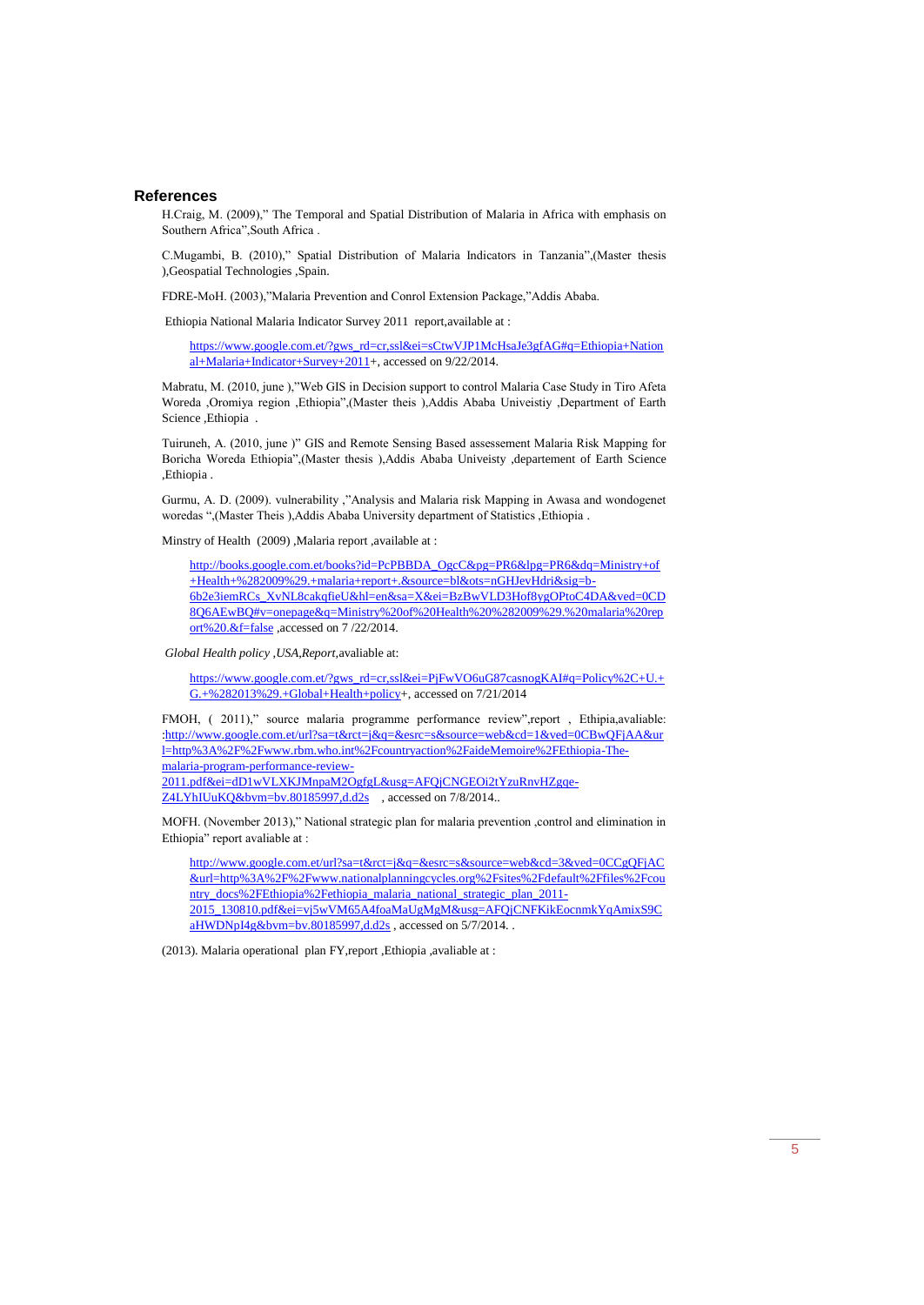[http://www.google.com.et/url?sa=t&rct=j&q=&esrc=s&source=web&cd=1&ved=0CBwQFjA](http://www.google.com.et/url?sa=t&rct=j&q=&esrc=s&source=web&cd=1&ved=0CBwQFjAA&url=http%3A%2F%2Fwww.pmi.gov%2Fdocs%2Fdefault-source%2Fdefault-document-library%2Fmalaria-operational-plans%2Ffy13%2Fnigeria_mop_fy13.pdf%3Fsfvrsn%3D8&ei=bD9wVO6GIJLlar6YglA&usg=AFQjCNHU1ppd_9nypTbTSz55K1Ihnp7Bsg&bvm=bv.80185997,d.d2s) [A&url=http%3A%2F%2Fwww.pmi.gov%2Fdocs%2Fdefault-source%2Fdefault-document](http://www.google.com.et/url?sa=t&rct=j&q=&esrc=s&source=web&cd=1&ved=0CBwQFjAA&url=http%3A%2F%2Fwww.pmi.gov%2Fdocs%2Fdefault-source%2Fdefault-document-library%2Fmalaria-operational-plans%2Ffy13%2Fnigeria_mop_fy13.pdf%3Fsfvrsn%3D8&ei=bD9wVO6GIJLlar6YglA&usg=AFQjCNHU1ppd_9nypTbTSz55K1Ihnp7Bsg&bvm=bv.80185997,d.d2s)[library%2Fmalaria-operational](http://www.google.com.et/url?sa=t&rct=j&q=&esrc=s&source=web&cd=1&ved=0CBwQFjAA&url=http%3A%2F%2Fwww.pmi.gov%2Fdocs%2Fdefault-source%2Fdefault-document-library%2Fmalaria-operational-plans%2Ffy13%2Fnigeria_mop_fy13.pdf%3Fsfvrsn%3D8&ei=bD9wVO6GIJLlar6YglA&usg=AFQjCNHU1ppd_9nypTbTSz55K1Ihnp7Bsg&bvm=bv.80185997,d.d2s)[plans%2Ffy13%2Fnigeria\\_mop\\_fy13.pdf%3Fsfvrsn%3D8&ei=bD9wVO6GIJLlar6YglA&usg](http://www.google.com.et/url?sa=t&rct=j&q=&esrc=s&source=web&cd=1&ved=0CBwQFjAA&url=http%3A%2F%2Fwww.pmi.gov%2Fdocs%2Fdefault-source%2Fdefault-document-library%2Fmalaria-operational-plans%2Ffy13%2Fnigeria_mop_fy13.pdf%3Fsfvrsn%3D8&ei=bD9wVO6GIJLlar6YglA&usg=AFQjCNHU1ppd_9nypTbTSz55K1Ihnp7Bsg&bvm=bv.80185997,d.d2s)

[=AFQjCNHU1ppd\\_9nypTbTSz55K1Ihnp7Bsg&bvm=bv.80185997,d.d2s](http://www.google.com.et/url?sa=t&rct=j&q=&esrc=s&source=web&cd=1&ved=0CBwQFjAA&url=http%3A%2F%2Fwww.pmi.gov%2Fdocs%2Fdefault-source%2Fdefault-document-library%2Fmalaria-operational-plans%2Ffy13%2Fnigeria_mop_fy13.pdf%3Fsfvrsn%3D8&ei=bD9wVO6GIJLlar6YglA&usg=AFQjCNHU1ppd_9nypTbTSz55K1Ihnp7Bsg&bvm=bv.80185997,d.d2s) ,accessed on  $3/7/2014$ .

Open Univeristy, Report ,avaliable at:

<http://www.open.edu/openlearnworks/mod/oucontent/view.php?id=89%3F> ,accessed on 9/1/2014.

Masoomi, M. a. (2008),"GIS application in public health as decision making support system its limitation in Iran " World Applied Secinece Journal .

Hansen, K. (n.d.)," University of Nebraske medical center college of public health",(PhD thesis ) ,College of Public Health .

Application of GIS in malaria control program. (1998), preseented at the  $10<sup>th</sup>$  Colloquium of the spatial information Research Center,University of Otago , New Zealand .

Wikipedia. the free encyclopedia available at :

[http://en.wikipedia.org/wiki/Main\\_Page](http://en.wikipedia.org/wiki/Main_Page) ,accessed on 9/04/2014.

Demographics, (2013) report available at:

[http://en.wikipedia.org/wiki/Demographics\\_of\\_Ethiopia](http://en.wikipedia.org/wiki/Demographics_of_Ethiopia) ,accessed on 5/01/2014.

Adugne, A. *Health institution and service .* Ethiopia ,report available at:

[http://www.google.com.et/url?sa=t&rct=j&q=&esrc=s&source=web&cd=2&ved=0CDgQFjAB&url](http://www.google.com.et/url?sa=t&rct=j&q=&esrc=s&source=web&cd=2&ved=0CDgQFjAB&url=http%3A%2F%2Fwww.moh.gov.et%2F&ei=JE5wVIC9JcLTaOXtgNAF&usg=AFQjCNH3a9mJqKmIxELICGcMFQSHw78AaA&bvm=bv.80185997,d.d2s) [=http%3A%2F%2Fwww.moh.gov.et%2F&ei=JE5wVIC9JcLTaOXtgNAF&usg=AFQjCNH3a9mJq](http://www.google.com.et/url?sa=t&rct=j&q=&esrc=s&source=web&cd=2&ved=0CDgQFjAB&url=http%3A%2F%2Fwww.moh.gov.et%2F&ei=JE5wVIC9JcLTaOXtgNAF&usg=AFQjCNH3a9mJqKmIxELICGcMFQSHw78AaA&bvm=bv.80185997,d.d2s) [KmIxELICGcMFQSHw78AaA&bvm=bv.80185997,d.d2s](http://www.google.com.et/url?sa=t&rct=j&q=&esrc=s&source=web&cd=2&ved=0CDgQFjAB&url=http%3A%2F%2Fwww.moh.gov.et%2F&ei=JE5wVIC9JcLTaOXtgNAF&usg=AFQjCNH3a9mJqKmIxELICGcMFQSHw78AaA&bvm=bv.80185997,d.d2s) ,accessed on 7/7/2014.

(November 2013)," National strategic plan for malaria prevention control and elimination in Ethiopia",report availblae at :

[http://www.google.com.et/url?sa=t&rct=j&q=&esrc=s&source=web&cd=2&ved=0CCEQFjAB](http://www.google.com.et/url?sa=t&rct=j&q=&esrc=s&source=web&cd=2&ved=0CCEQFjAB&url=http%3A%2F%2Fwww.cartercenter.org%2Fresources%2Fpdfs%2Fnews%2Fhealth_publications%2Fmalaria%2Fmalaria-summary-proceedings-final-2012.pdf&ei=dU1wVMvnJ5XxaPKaguAH&usg=AFQjCNE7XXbiUp3UASHFKbQOKcj8cURXwA&bvm=bv.80185997,d.d2s) [&url=http%3A%2F%2Fwww.cartercenter.org%2Fresources%2Fpdfs%2Fnews%2Fhealth\\_publ](http://www.google.com.et/url?sa=t&rct=j&q=&esrc=s&source=web&cd=2&ved=0CCEQFjAB&url=http%3A%2F%2Fwww.cartercenter.org%2Fresources%2Fpdfs%2Fnews%2Fhealth_publications%2Fmalaria%2Fmalaria-summary-proceedings-final-2012.pdf&ei=dU1wVMvnJ5XxaPKaguAH&usg=AFQjCNE7XXbiUp3UASHFKbQOKcj8cURXwA&bvm=bv.80185997,d.d2s) [ications%2Fmalaria%2Fmalaria-summary-proceedings-final-](http://www.google.com.et/url?sa=t&rct=j&q=&esrc=s&source=web&cd=2&ved=0CCEQFjAB&url=http%3A%2F%2Fwww.cartercenter.org%2Fresources%2Fpdfs%2Fnews%2Fhealth_publications%2Fmalaria%2Fmalaria-summary-proceedings-final-2012.pdf&ei=dU1wVMvnJ5XxaPKaguAH&usg=AFQjCNE7XXbiUp3UASHFKbQOKcj8cURXwA&bvm=bv.80185997,d.d2s)[2012.pdf&ei=dU1wVMvnJ5XxaPKaguAH&usg=AFQjCNE7XXbiUp3UASHFKbQOKcj8cU](http://www.google.com.et/url?sa=t&rct=j&q=&esrc=s&source=web&cd=2&ved=0CCEQFjAB&url=http%3A%2F%2Fwww.cartercenter.org%2Fresources%2Fpdfs%2Fnews%2Fhealth_publications%2Fmalaria%2Fmalaria-summary-proceedings-final-2012.pdf&ei=dU1wVMvnJ5XxaPKaguAH&usg=AFQjCNE7XXbiUp3UASHFKbQOKcj8cURXwA&bvm=bv.80185997,d.d2s) [RXwA&bvm=bv.80185997,d.d2s](http://www.google.com.et/url?sa=t&rct=j&q=&esrc=s&source=web&cd=2&ved=0CCEQFjAB&url=http%3A%2F%2Fwww.cartercenter.org%2Fresources%2Fpdfs%2Fnews%2Fhealth_publications%2Fmalaria%2Fmalaria-summary-proceedings-final-2012.pdf&ei=dU1wVMvnJ5XxaPKaguAH&usg=AFQjCNE7XXbiUp3UASHFKbQOKcj8cURXwA&bvm=bv.80185997,d.d2s) ,accessed on 7/3/2014.

ESRI," ArcGIS Help",available at:

<http://en.wikipedia.org/wiki/ArcGIS> ,accessed on 9/22/2014.

Anselin. (1995),"Local indicators of spatial associations-LISA",Willy online Library.

Getis A, O. J. (1992),"The analysis of spatial association by use ofdistance statistics. *Geographical Analysis ",*Willy online library .

Ayana, M. M. (May 2011)," Statistical Analysis of Spatial distribution of malaria in west shoa zone ,Ethiopia ",(Master thesis ),Addis Ababa University ,department of Statistics ,Ethiopia .

Yeshiwondim, A. k. (2009). spatial analysis of malaria incidence at villege level in areas with unstable transmission in Ethiopia . Boston Univerity,(PhD thesis ) ,USA.